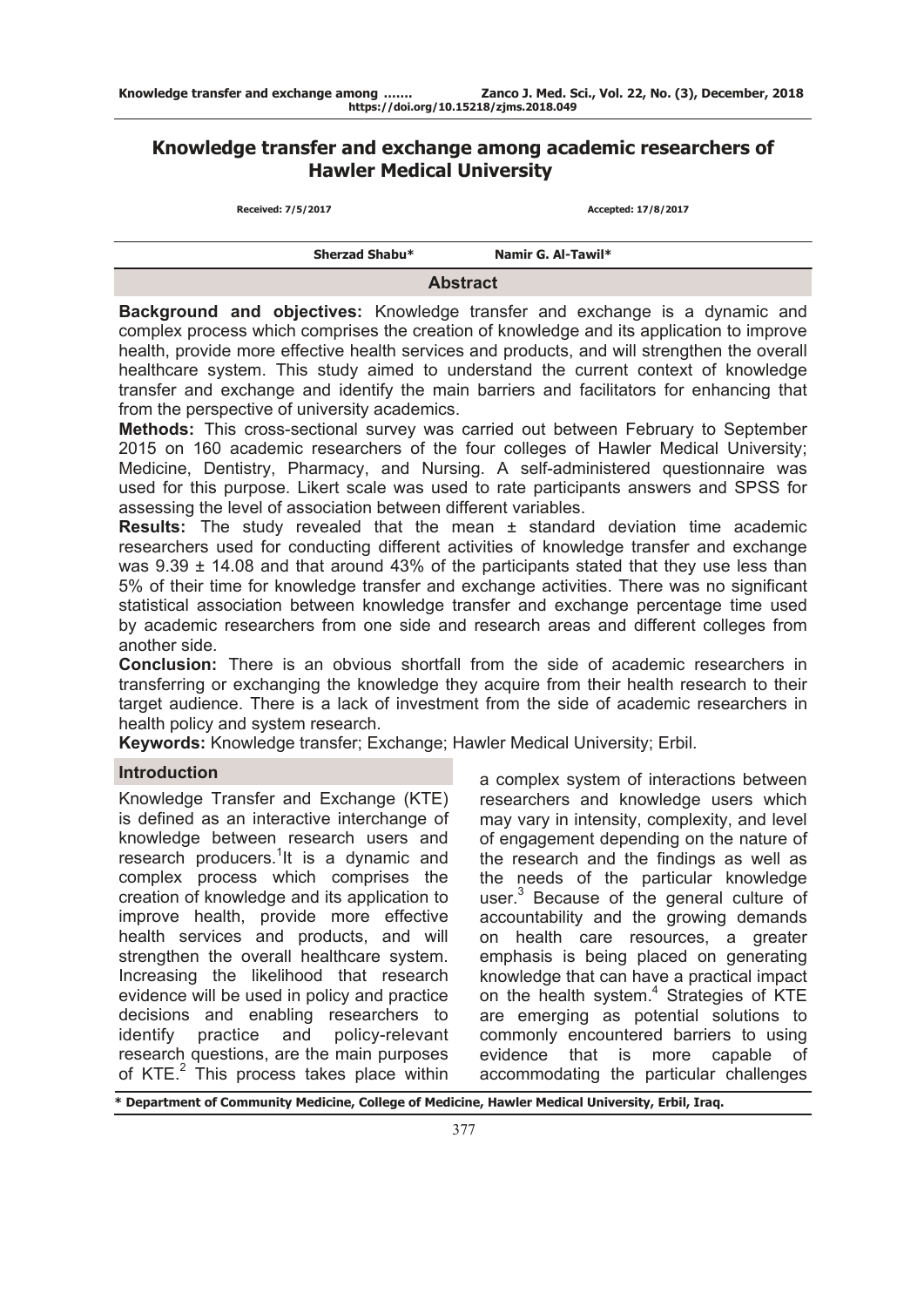| Knowledge transfer and exchange among |  |   |  |
|---------------------------------------|--|---|--|
|                                       |  | . |  |

of healthcare systems. Three sub-groups were identified as contributing to the efficacy of methods for sharing or transferring research knowledge to healthcare personnel and determining the value of KTE initiatives; relevance of research information, accessibility of research evidence to potential users and the format in which knowledge is presented and the methods used to share it with health professionals.<sup>5</sup> As for the majority of developing countries and those countries in post-conflict status, Iraq including Kurdistan Region has witnessed a poor role of knowledge transfer and exchange between researcher producers and research users, and hence a poor utilization of health research in health policy development and planning. The reasons for such a poor role, whether from the policymakers' side or the researchers' side, are not clearly understood. The study aimed to understand the current context of knowledge transfer and exchange and identify the main barriers and facilitators for enhancing that from the perspective of university academics. The specific objectives of this study included assessment of the level of KTE from the academic researchers' side, assessment of the association between the level of KTE and other variables like different colleges, main research areas, and participants' gender, and finally identification of the main facilitators and barriers in front of conducting KTE activities.

# **Methods**

This cross-sectional study was carried out in Hawler Medical University's colleges of Medicine, Dentistry, Pharmacy, and Nursing, during the period, February to September 2015. A sample size of 160 academic researchers was calculated based on having a ±6 absolute precision around the most extreme rate of 50% having published research related to health policy with a 95% confidence interval. This sample was randomly selected using systematic random sampling method

among the university academics based the updated staff list from Hawler Medical University. A closed self-administered questionnaire was used for data collection, and this was modified from WHO questionnaire on Knowledge Transfer and Exchange in the Health Sector-Researcher Version<sup>6</sup>. The questionnaire also included a set of explanation boxes to clarify how the participants should complete it. This questionnaire was in the English language and included a variety of questions. The study participants were asked to answer these questions using different rating systems including Likert ratings such as never, rarely, occasionally, frequently and always or strongly disagree, disagree, neither agree nor disagree, agree and strongly agree. These questions covered different domains such as how often the academic researchers conduct different sorts of knowledge transfer and exchange activities with different target audiences and what encourages or discourages them in conducting these activities. The statistical package for the social sciences (version 19) was mainly used for data analysis. Pearson Chi-square and Fisher's Exact test were mainly used to find the association between different variables. A *P* value ≤0.05 was considered to be statistically significant. The study was approved by the Research Ethics Committee of the College of Medicine of Hawler Medical University. Informed consent of study participants was obtained, and their anonymity was preserved.

# **Results**

Of 160 questionnaires distributed to the academic researchers (84 male and 76 female) of the four colleges of Hawler Medical University, only 136 (85%) questionnaires were returned. Of those returned, 70 (51.5%) were completed. A total of 66 (48.5%) participants returned back the questionnaires explaining that although they have done research on health topics, they haven't undertaken one or more activities in the hope that research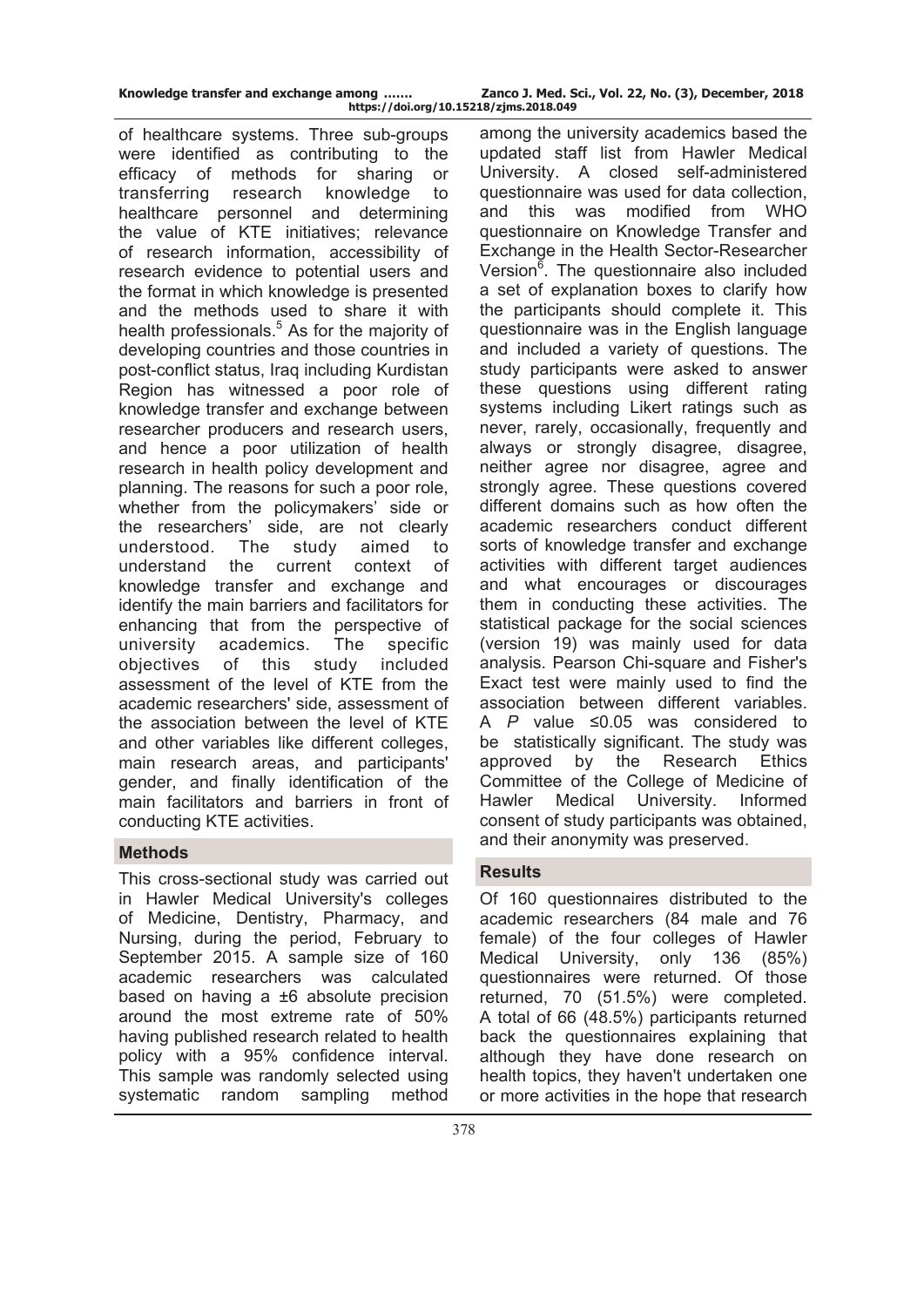| Knowledge transfer and exchange among | Zanco J. Med. Sci., Vol. 22, No. (3), December, 2018 |
|---------------------------------------|------------------------------------------------------|
|                                       | https://doi.org/10.15218/zjms.2018.049               |

on the health topic will be considered and/or acted upon outside the scholarly community, i.e., by individuals other than researchers such as policymakers, health managers, and clinicians.

#### **Research Area**

Concerning the main research area, 56% of the participants have considered the clinical research as their main research area, followed by biomedical (20%), population and public health (18%), and health policy and system (6%) as shown in Figure 1.

# **Knowledge Transfer and Exchange**

Regarding the percentage of the time, out

of their total working time, the academic researchers had spent on knowledge transfer and exchange activities with their relevant target audiences, the mean ± standard deviation was  $9.39 \pm 14.08$ , with a mode of 10.0. The minimum percentage recorded was 0%, and the maximum was 70%. The results showed that around 43% of the participants stated that they use less than 5% of their time for knowledge transfer and exchange activities, and only around 18% of them used 15% and more of their time for this purpose (Figure 2).



**Figure 1:** The main research areas of the academic participants.



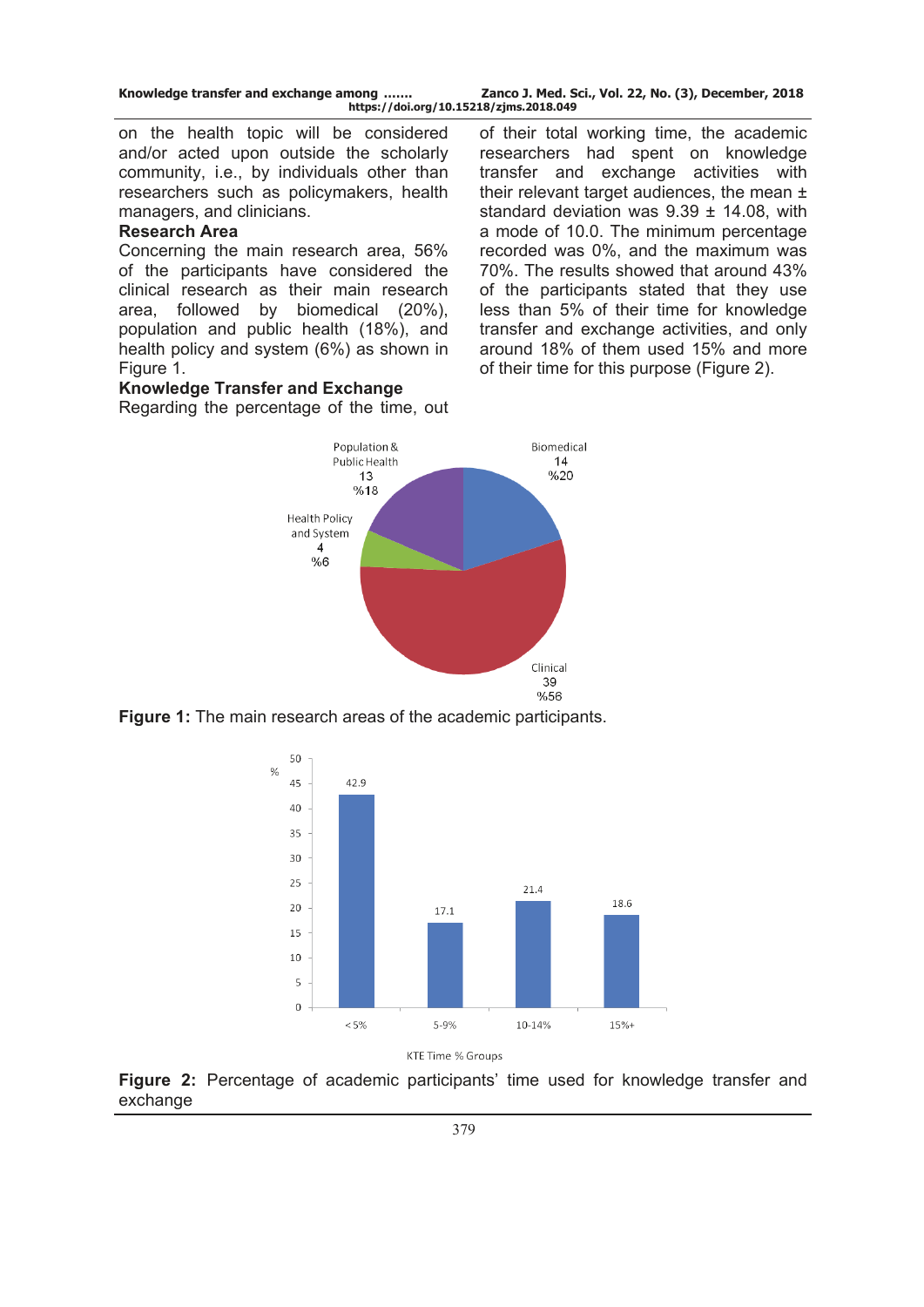| Knowledge transfer and exchange among<br>https://doi.org/10.15218/zjms.2018.049 | Zanco J. Med. Sci., Vol. 22, No. (3), December, 2018 |  |  |
|---------------------------------------------------------------------------------|------------------------------------------------------|--|--|
| Although statistically not significant, 40% of                                  | knowledge transfer and activities (Table 1).         |  |  |
| the researchers who work for the College                                        | Although statistically not significant, 35.7%        |  |  |

the researchers who work for the College of Medicine, 75% of those work for the College of Dentistry, 10% of those work for the College of Pharmacy, and more than 46% of those work for the College of Nursing have used less than 5% of their time for KTE activities. It is also apparent that 70% of those work for the College of Pharmacy use 5-14% of their time in

knowledge transfer and activities (Table 1). Although statistically not significant, 35.7% of those who identified biomedical research have spent less than 5% of their time on KTE activities compared to 51.3% of clinical research, 25% of health policy and system research and 30.8% of those who identified population and public health as their main research area (Table 2).

**Table 1:** Knowledge transfer and exchange time percentage groups distribution on participants from Hawler Medical University colleges.

| College        | Knowledge transfer and exchangetime % groups<br>No. (%) |          |            |             | <b>Total</b> | P value |
|----------------|---------------------------------------------------------|----------|------------|-------------|--------------|---------|
|                | $< 5\%$                                                 | $5 - 9%$ | $10 - 14%$ | $\geq 15\%$ |              |         |
| Medicine       | 14 (40)                                                 | 6(17.1)  | 7(20)      | 8(22.9)     | 35 (100)     |         |
| Dentistry      | 9(75)                                                   | 2(16.7)  | 1(8.3)     | 0(0)        | 12 (100)     |         |
| Pharmacy       | 1(10)                                                   | 4(40)    | 3(30)      | 2(20)       | 10 (100)     | 0.052   |
| <b>Nursing</b> | 6(46.2)                                                 | 0(0)     | 4(30.8)    | 3(23)       | 13 (100)     |         |
| Total          | 30(42.9)                                                | 12(17.1) | 15(21.4)   | 13 (18.6)   | 70 (100)     |         |

**Table 2:** KTE time percentage distribution by the main research areas.

| Research Area                     | Knowledge transfer and exchange<br>time % groups<br>No. (%) |          |            |          | Total    | P value |
|-----------------------------------|-------------------------------------------------------------|----------|------------|----------|----------|---------|
|                                   | $< 5\%$                                                     | $5 - 9%$ | $10 - 14%$ | ≥15%     |          |         |
| <b>Biomedical</b>                 | 5(35.7)                                                     | 3(21.4)  | 2(14.3)    | 4(28.6)  | 14 (100) |         |
| Clinical                          | 20(51.3)                                                    | 7(17.9)  | 7(17.9)    | 5(12.9)  | 39 (100) | 0.136   |
| <b>Health Policy &amp; System</b> | 1(25)                                                       | 2(50)    | 0(0)       | 1(25)    | 4 (100)  |         |
| Population & Public Health        | 4(30.8)                                                     | 0(0)     | 6(46.2)    | 3(23)    | 13 (100) |         |
| Total                             | 30(42.9)                                                    | 12(17.1) | 15(21.4)   | 13(18.6) | 70 (100) |         |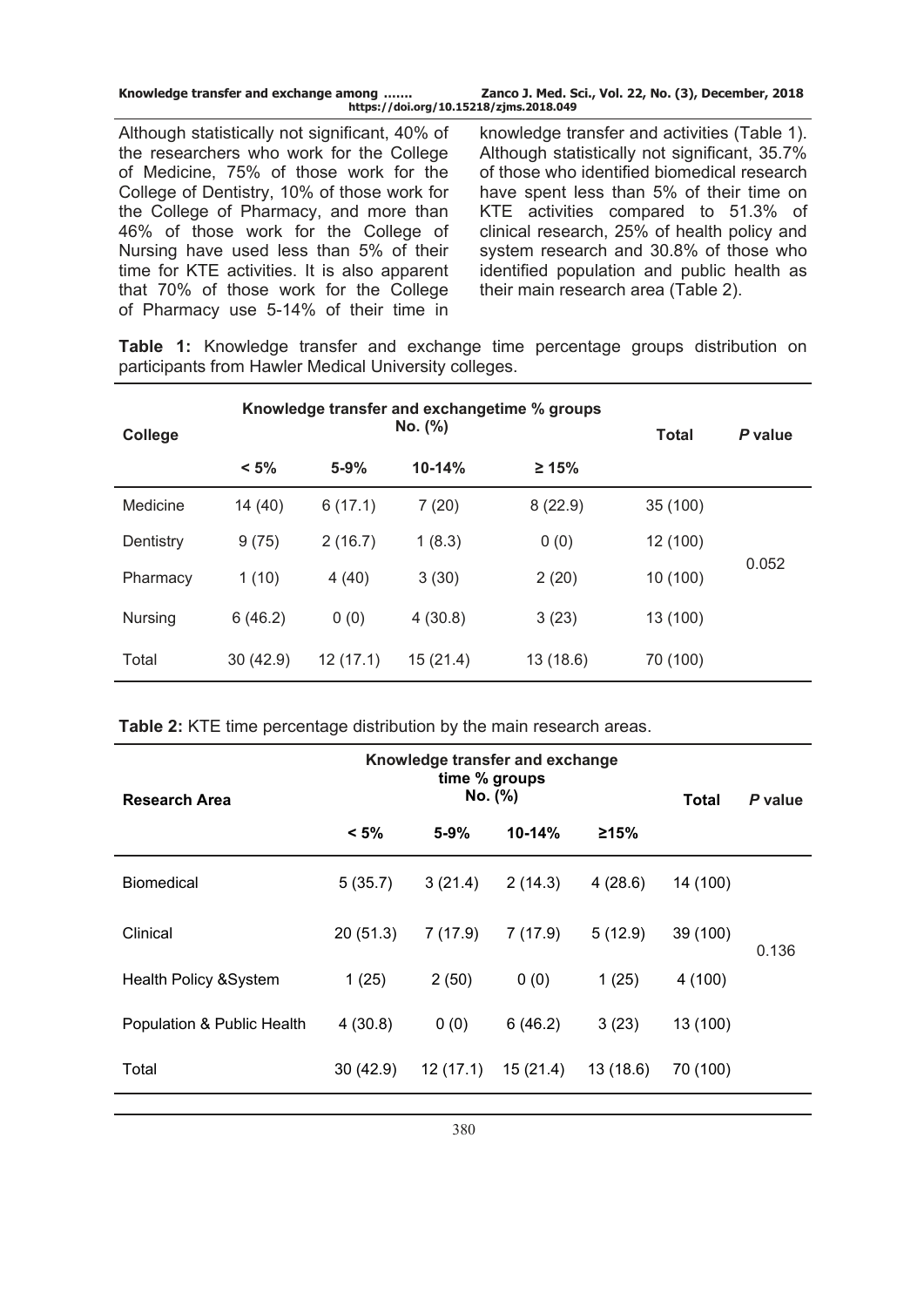| Knowledge transfer and exchange among | Zanco J. Med. Sci., Vol. 22, No. (3), December, 2018 |
|---------------------------------------|------------------------------------------------------|
|                                       | https://doi.org/10.15218/zjms.2018.049               |

About three-quarters of the respondents stated that they never or very rarely undertaking KTE activities to the general public and civil society groups, more than 60% never or rarely communicate with patients and their families, and managers in health-care institutions, and more than 90% never or rarely deal with managers in donor agencies and international organisations (Figure 3). With regard to some barriers to and facilitators of KTE

during involvement in research and KTE activities, only 44% of the academic researchers agree on that KTE activities could be paid for through research grants, 30% think that there are existing structures and processes to link researchers and target audiences, and just less than 40% think that target audiences lack the expertise for translating research into action (Figure 4).



**Figure 3:** Frequency of knowledge transfer and exchange activities that never/rarely conducted with different categories of potential users.



**Figure 4:** Degree of agreement of academic staff concerning barriers to and facilitators of knowledge transfer and exchange.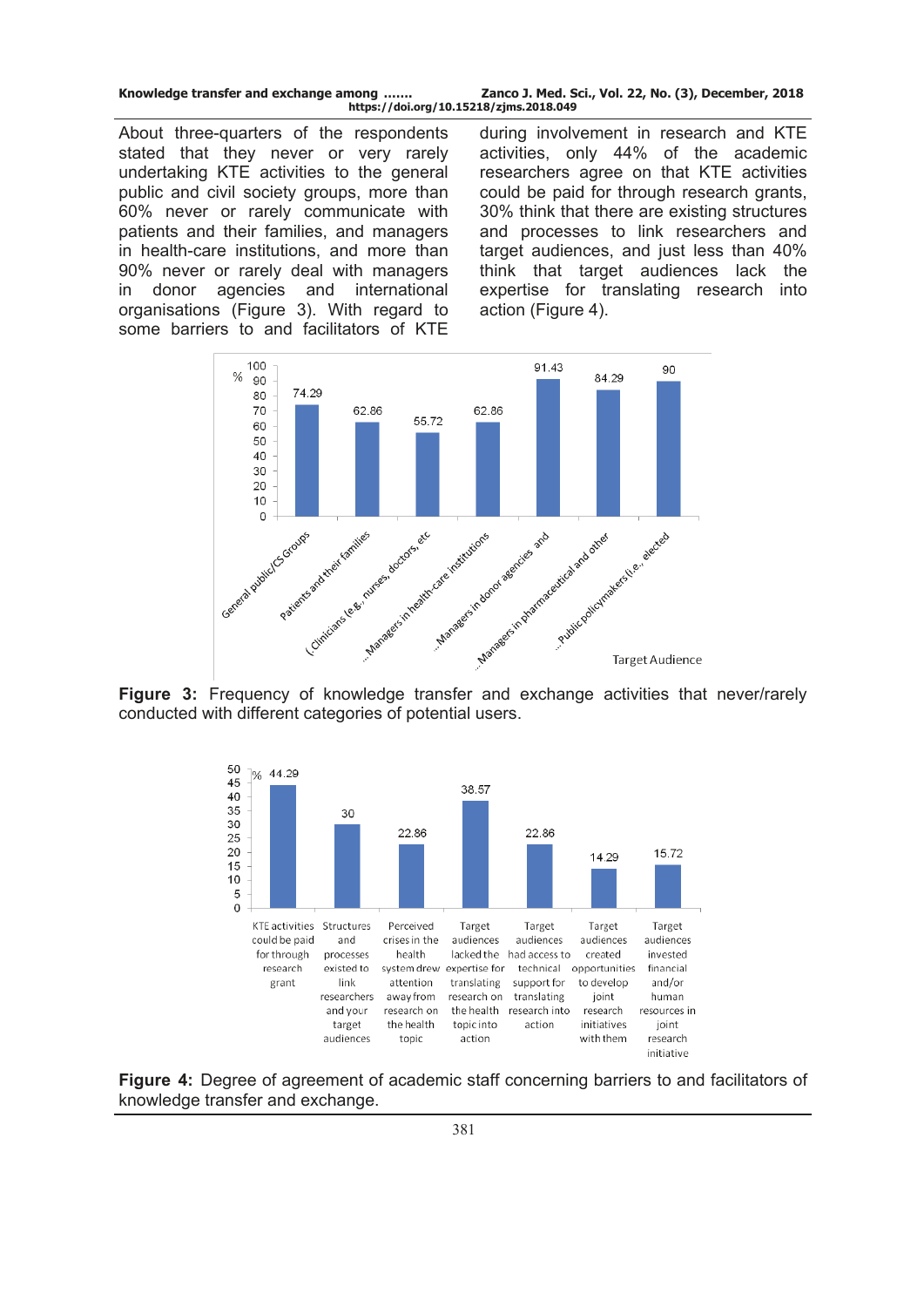#### **Discussion**

In its recent strategy for research for health, WHO EMRO has emphasized the knowledge transfer and exchange. To ensure that the quality evidence is being translated into health policy, WHO EMRO's strategic actions included access to unpublished scientific literature in the region, publishing research results in an accessible and simplified way, promoting the importance of scientific research and knowledge exchange and strengthening the evidence-based policy networks in the  $region.<sup>7</sup>$  The study revealed that just above half of the academic researchers who participated in this study had not undertaken any activities in the hope that the research they have done on a particular health topic will be considered and/or acted upon outside the scholarly community. This result agrees with those of the study conducted in Eastern Mediterranean countries which revealed that more than one-half of the researchers contacted, did not conduct any of the KTE activities related to the production and dissemination of research like contact and exchange with policymakers and stakeholders.<sup>8</sup> The mean ± SD of the percentage of the time, out of their total working time, academic researchers had spent on performing different KTE activities with different target audiences was 9.39±14.08%. This figure is less than what was reported in a study conducted in 2010 in a number of low and middle-income countries which revealed that the mean ± SD of the researchers' percentage of time used for KTE activities is  $25\pm19\%$ .<sup>9</sup> The current study also revealed that around 43% of the researchers spent less than 5% of their time in performing any KTE activities. This is in addition to more than 48% of the participants who already returned the questionnaire without the completion since they have not considered any KTE activities. This highlights the poor status of the scholarly community in relation to the importance of the KTE in their academic work. Although not statistically significant,

the study results revealed that the highest proportion of researchers who spent minimum percentage of their time on their KTE activities were among the College of Dentistry, followed by the College of Nursing, College of Medicine and College of Pharmacy, and there was no statistically significant difference between males and females in this regard. Results showed that 56% of the researchers who completed the questionnaire considered clinical research as their main research area, followed by biomedical research (20%), population and public health (18%), and lastly health policy and system research (6%). While results from the study conducted by Lavis *et al*  in 2010<sup>9</sup> were clinical research (35%), population and public health (30%), health policy and system research (20%), biomedical research (12%), and other fields (2%). These results reflect the low investment in both population and public health and health policy and system research by Hawler Medical University researchers. Only around 12% of the respondents with clinical research have stated that they spend more than 15% of their time on doing KTE activities which are the least among researchers from other research areas. This indicates the relatively low percentage of time which is given by the academic clinicians on performing KTE activities and it can be justified by the lack of time the clinicians have to conduct these activities since they are busy with their routine day-to-day work such as their private clinic work in addition to their work at hospitals and university. This study showed that around 74% of the researchers have never or rarely undertaken KTE activities related to their health topic research with general public and civil society groups, compared to around 63% of patients and their families, around 55% with clinicians like doctors and nurses. These figures are quite different compared with the Lavis *et al*. (2010)<sup>9</sup> study which revealed that 61% have frequently or always conducted KTE activities with general public and civil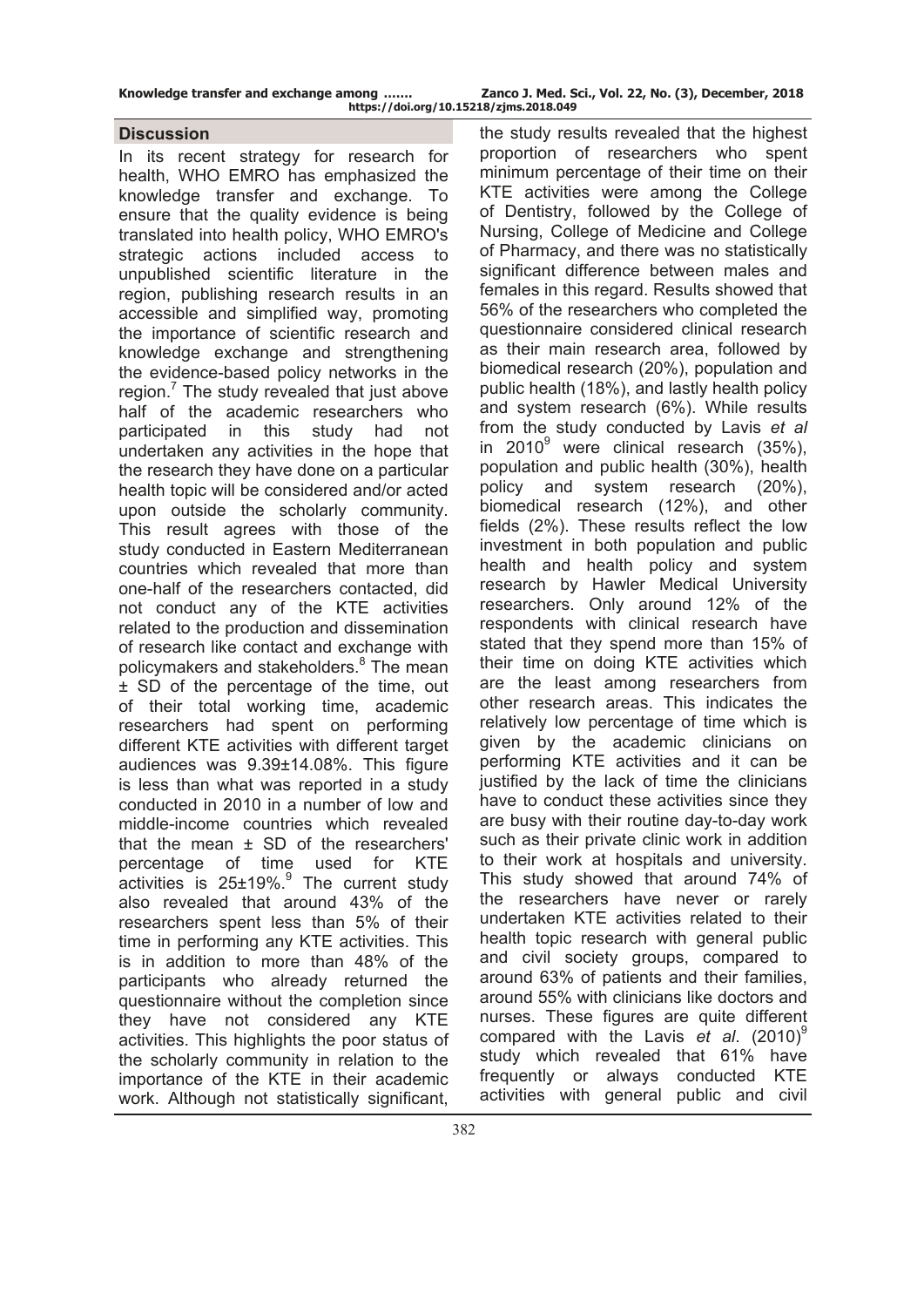| Knowledge transfer and exchange among |  |  |  |  |  |
|---------------------------------------|--|--|--|--|--|
|---------------------------------------|--|--|--|--|--|

**Knowledge transfer and exchange among ……. Zanco J. Med. Sci., Vol. 22, No. (3), December, 2018 https://doi.org/10.15218/zjms.2018.049**

society groups compared to 61% with patients and their families, 69% with clinicians, e.g. nurses and doctors. This study revealed that around 44% of the researchers agree or strongly agree on the fact that KTE activities could be paid for through research grants which they were eligible to apply, 30% on that structures and processes existed to link researchers and their target audiences, around 23% on that perceived crises in the health system drew attention away from research on the health topic, around 38% on that target audiences lacked the expertise for translating research into action, around 23% on that target audiences had access to technical support for translating research into action, around 14% on that target audiences created opportunities to develop joint research initiatives with them, around 16% on that target audiences invested financial and human resources in joint research initiatives, and around 21% on that target audiences created events for knowledge transfer and exchange. Compared to the Lavis *et al*. (2010) study,9 44% of researchers agreed or strongly agreed on that KTE activities could be paid for through research grants for which they were eligible to apply, 53% on that structures and processes existed to link researchers and target audiences, 30% on that crises in the health system drew attention away from research on the health topic, 37% on that target audiences lacked the expertise for translating research on the health topic into action, 47% on that target audiences had access to technical support for translating research into action, 47% on that target audiences created opportunities to develop joint research initiatives with them, 29% on that target audiences invested financial and human resources in joint research initiatives, and 45% on that target audiences created events for KTE. The Eastern Mediterranean study also revealed that 68% of the researchers thought that funding for KTE activities should be part of the research process, 66% of the researchers agreed or strongly

agreed that the use of evidence from the health policy and service research was hindered by practical constraints of implementation such as financial implications, 65% of the researchers agreed that there is lack of coordination between policymakers and researchers hindered the use of evidence from the health policy and services research in health policy-making process, 68% of them agreed that the use of such evidence in policy was hindered by insufficient policy dialogue opportunities, networking and collaboration between researchers and policymakers and stakeholders, 31% of the researchers agreed or strongly agreed that policymakers and stakeholders have the required expertise for acquiring, assessing quality and local applicability of health policy and services research, and applying it in health policy-making, and that only 20% of the researchers agreed or strongly agreed that policymakers and stakeholders provide adequate funding for priority research. These results reflect the financial concern of the researchers in conducting any KTE activities and the need for covering the cost of these activities within research grants. They also highlight the need for putting structures and establishing processes to help in conducting different KTE activities between researchers from one side and their target audiences from another side. The results also reflect the need for initiating a capacity building program to develop target audiences' skills concerning translating research into action. Health policymakers also need to get closer to the researchers and allocate adequate human and financial resources for joint research initiatives.

### **Conclusion**

There is an obvious shortfall from the side of academic researchers in transferring or exchanging the knowledge they acquire from their health research to their target audiences. Academic researchers have not invested in building their knowledge and capacity in KTE. They rarely considered